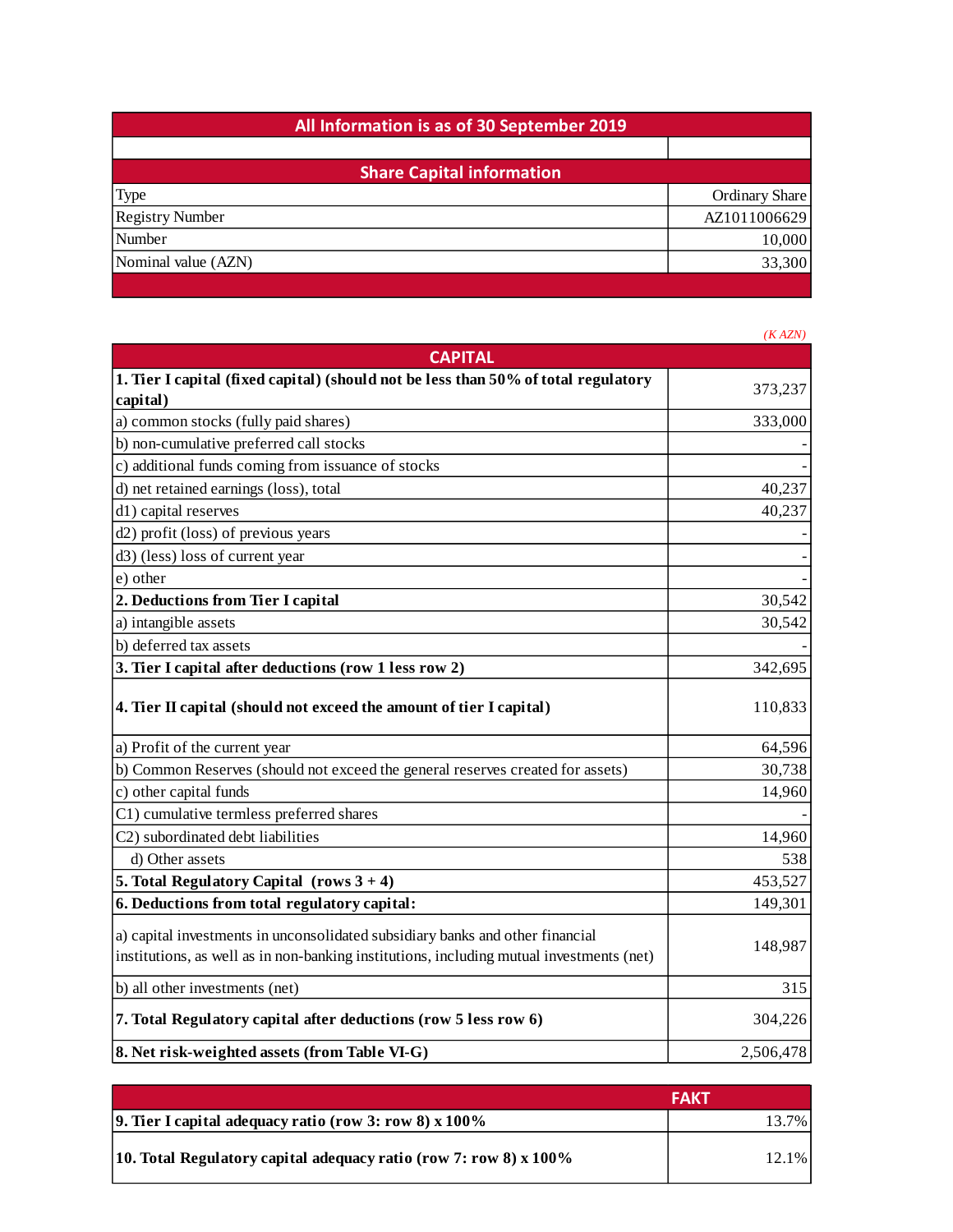| <b>CLASSIFICATION OF RISK-WEIGHTED ASSETS</b> |               |                                |  |
|-----------------------------------------------|---------------|--------------------------------|--|
|                                               | <b>Amount</b> | <b>Credit Portfolio Weight</b> |  |
| Overdue loans                                 | 34,198        | 2.0%                           |  |
| Substandard loans                             | 149,448       | 8.9%                           |  |
| Unsatisfactory                                | 120,667       | 7.2%                           |  |
| Doubtful                                      | 24,268        | 1.4%                           |  |
| Loss                                          | 4,513         | 0.3%                           |  |
| Reserves                                      | 62,076        | 3.7%                           |  |
| General                                       | 17,373        | 1.0%                           |  |
| Specific                                      | 44,702        | 2.7%                           |  |

| <b>RELATED PARTY LOANS</b> |        |                                                  |
|----------------------------|--------|--------------------------------------------------|
|                            | Amount | <b>Proportion in Total Regulatory</b><br>capital |
| <b>RELATED PARTY LOANS</b> | 40,659 | 2.4%                                             |

| <b>TOTAL LARGE LOANS</b>                              |               |
|-------------------------------------------------------|---------------|
|                                                       | <b>Amount</b> |
| Total large loans (including off-balance commitments) | 2,045,935     |

| <b>CURRENCY POSITION</b>              |             |          |  |
|---------------------------------------|-------------|----------|--|
| Freely convertible currency position  | max. 20%    | $-0.9\%$ |  |
| Total open "closed" currency position | 15%<br>max. | 0.0%     |  |

| <b>OFF-BALANCE LIABILITIES</b>                                                         |              |  |
|----------------------------------------------------------------------------------------|--------------|--|
| <b>Liabilities</b>                                                                     | <b>Total</b> |  |
| 1. Loan instruments, total                                                             | 185,566      |  |
| a) loan commitments                                                                    | 29,649       |  |
| b) undisbursed lines of credit                                                         | 155,917      |  |
| 2. Guarantees and liabilities of this type                                             | 446,136      |  |
| a) Guarantees                                                                          | 446,136      |  |
| 3. Letters of credit, total                                                            | 34,047       |  |
| a) Standby Letters of Credit                                                           |              |  |
| b) Documentary Letters of Credit                                                       | 34,047       |  |
| 4. Commitments on foreign currency agreements, total                                   |              |  |
| a) Spot deals                                                                          |              |  |
| 5. Commitments on derivative financial instruments                                     | 448,607      |  |
| a) based on Forward and Futures contracts                                              | 204,150      |  |
| b) based on swap contracts                                                             | 116,340      |  |
| c) based in options                                                                    | 128,117      |  |
| d) based on other contracts                                                            |              |  |
| 6. Commitments on securities                                                           |              |  |
| Obligations on the purchase / sale of other financial instruments or commodities<br>7. |              |  |
| Other off-balance-sheet liabilities<br>8.                                              | 1,774        |  |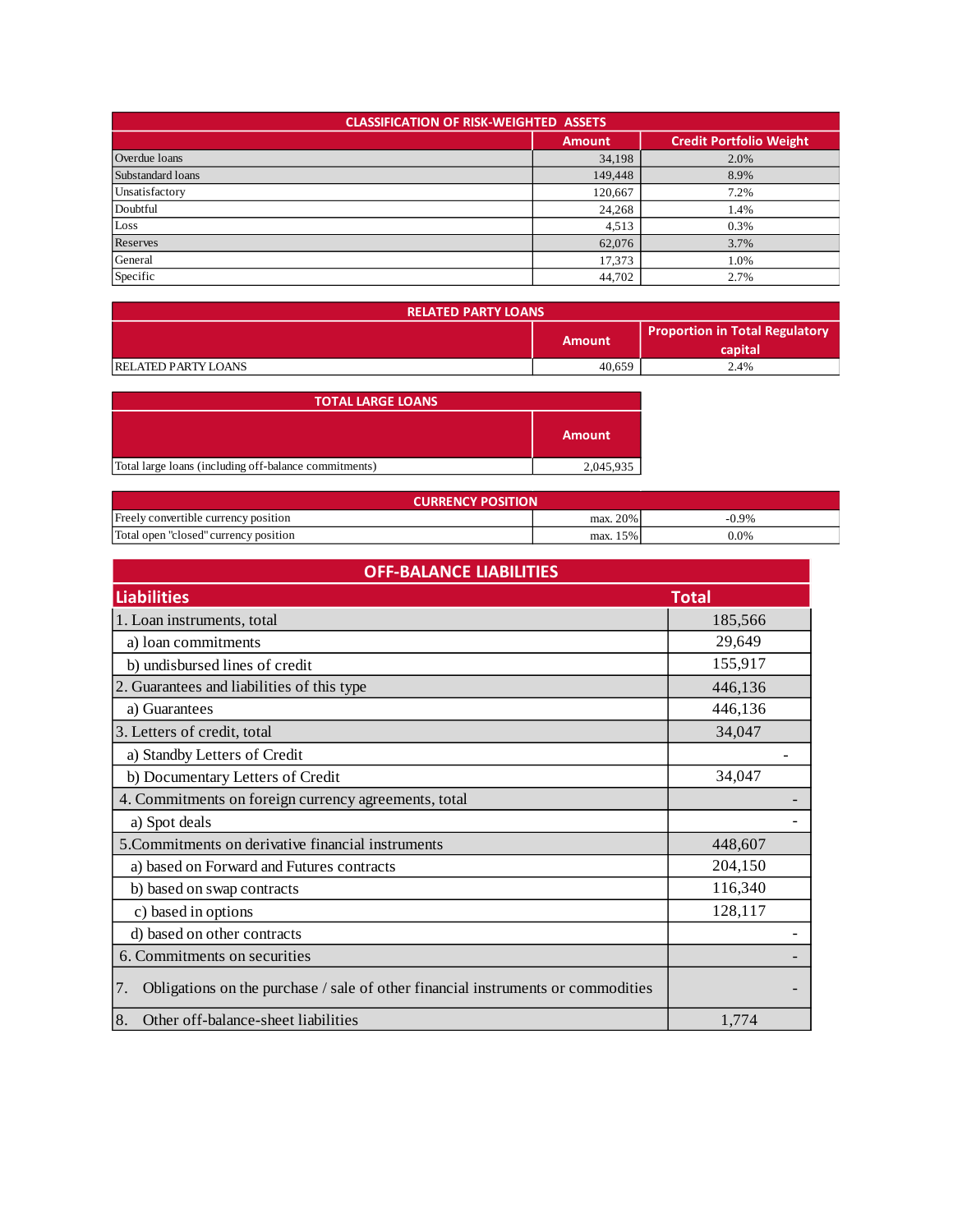## **All Information is as of 30 September 2019**

|                                 |                                                                  | (KAZN)        |
|---------------------------------|------------------------------------------------------------------|---------------|
|                                 | <b>RISK-WEIGHTED ASSETS</b>                                      |               |
| Total risk-weighted assets      |                                                                  | 2,506,478     |
|                                 |                                                                  |               |
|                                 | <b>LOANS, INCLUDING OVERDUE LOANS BY GEOGRAPHIC SEGMENTATION</b> |               |
|                                 | Loans                                                            | Overdue loans |
| Baku                            | 1,647,384                                                        | 10,188        |
| Ganja                           | 17,886                                                           | 12,283        |
| Zaqatala                        | 16,548                                                           | 14            |
| <b>TOTAL</b>                    | 1,681,818                                                        | 22,485        |
|                                 |                                                                  |               |
|                                 | LOANS, INCLUDING OVERDUE LOANS BY ECONOMIC SECTORS               |               |
|                                 | Loans                                                            | Overdue loans |
| Mining industry                 | 35,515                                                           |               |
| Processing industry             | 132,746                                                          | 2,618         |
| Electricity and Gas Production  | 263                                                              | $\mathbf{0}$  |
| Other manufacturing             | 177,360                                                          | 515           |
| Agriculture                     | 172,839                                                          | 19,858        |
| Construction                    | 268,713                                                          | 2,980         |
| Transportion                    | 41,301                                                           | 247           |
| Information and Communication   | 26,616                                                           |               |
| Trade                           | 283,469                                                          | 2,944         |
| Other manufacturing and service | 337,554                                                          | 594           |
|                                 |                                                                  |               |

| <b>Trade</b>                        | 283.469                  | 2.944 |
|-------------------------------------|--------------------------|-------|
| Other manufacturing and service     | 337,554                  | 594   |
| Central Government Authorities      | $\overline{\phantom{0}}$ |       |
| Municipalities                      | $\overline{\phantom{0}}$ |       |
| Public organizations                | $\overline{\phantom{a}}$ |       |
| Individuals (Consumer and Mortgage) | 205,442                  | 4.443 |
| Other                               | $\overline{\phantom{a}}$ |       |

**Total 1,681,818 34,198**